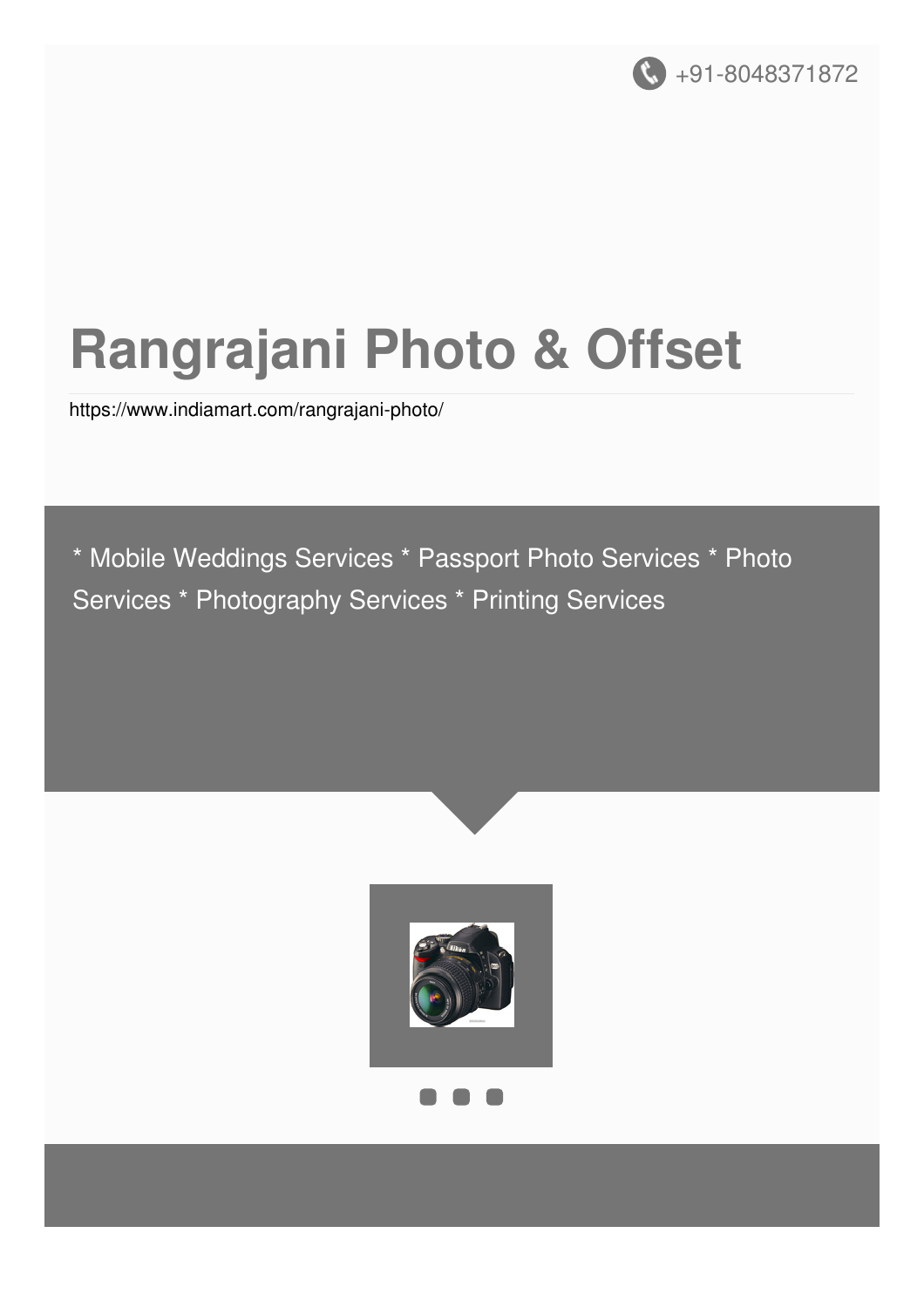### About Us

Rangrajani was founded in 2001 during the dawn of the digital printing and has upheld a reputation of providing quality design,printing and photography services to our customers for over 10 years. We offer a wide variety of services encompassing every element of graphic design from simple design to professional design work and all in one photo and videography. We guarantee results and guarantee 100% customer satisfaction.

In order to accommodate the world's ever increasing need for technology driven services and resources we constantly expand the array of solutions and options we offer. Our company has contantly evolved to meet the demands of a fast-paced and volatile economy, but has never compromised our commitment to quality products and services.

Our company offers services specially tailored to match your project / business needs. We make it easy to translate your existing marketing collateral into interactive media in order to save you time and money. as advertise. by special design addict person. As well as our ptinting & design services

A "RANGRAJANI" is the standard name for peoples of kukana and nighbour villages about photo and printing media. Under one roof everything is available in phtography and printing. In it DIGITAL quality photo & videoshooting,dubing,mixng,indoor&outdoo r photography,

Urgent passport photo,Lamination & all over in phtography is...

#### **For more information, please visit**

<https://www.indiamart.com/rangrajani-photo/aboutus.html>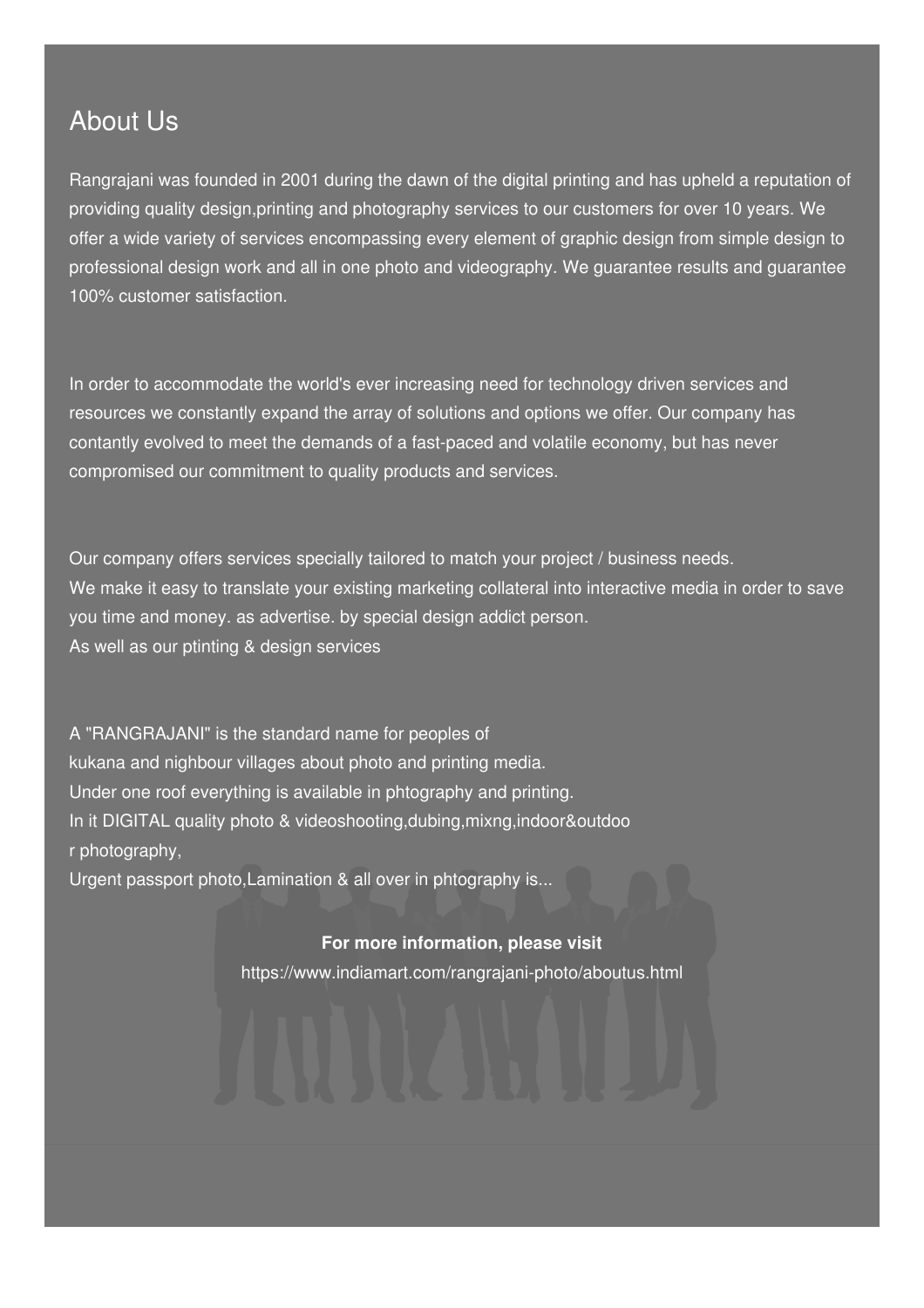#### **OTHER SERVICES**



**Photography Service** 



Logo Designing Service



Video Shooting Service



**Corporate Events And Party** Organizers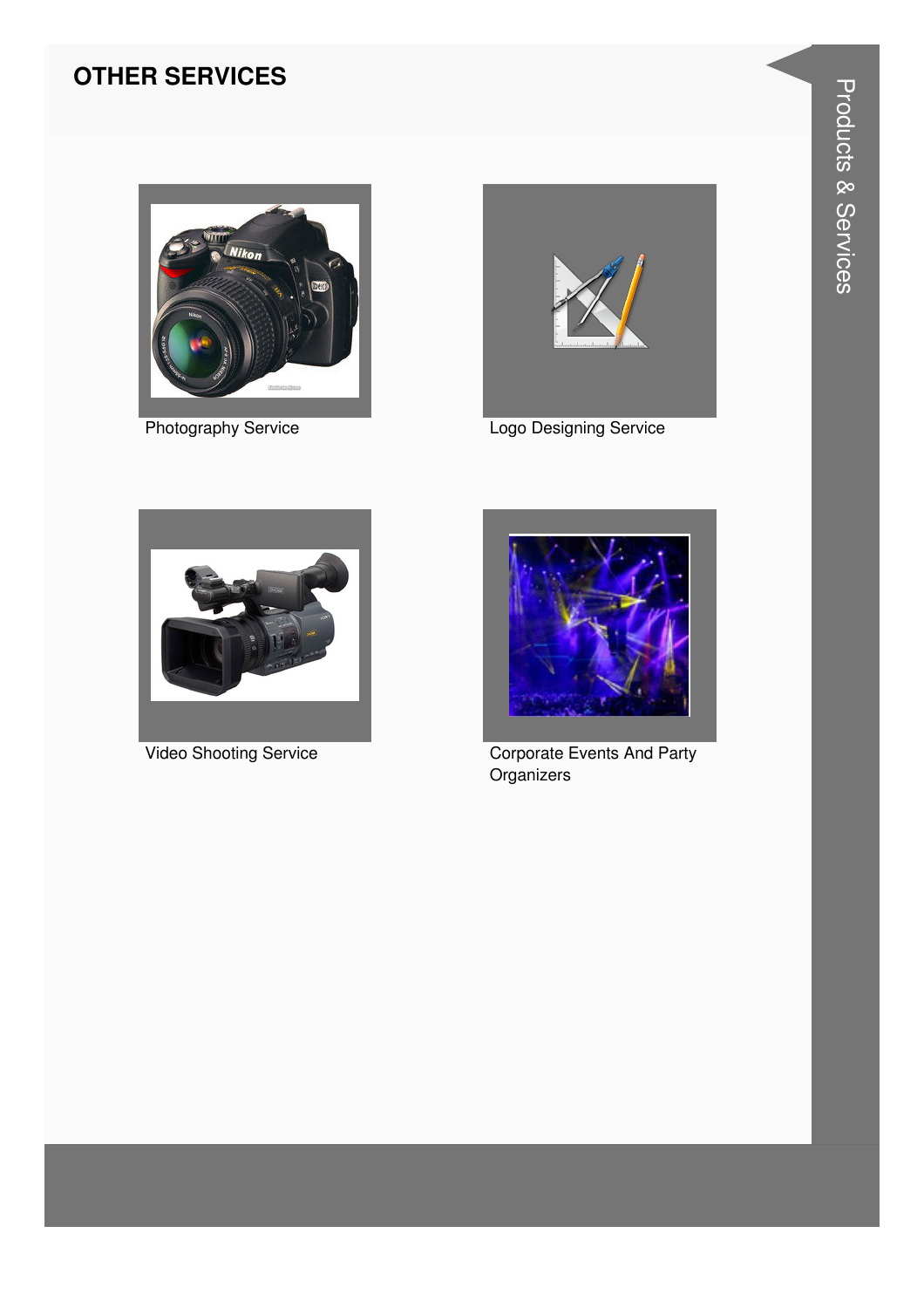#### **OTHER SERVICES:**



**Event Planners And** Organizers



**Photographers And** Videographers



**Trade Show And Exhibition** Equipment



**Holiday And Party Decorations**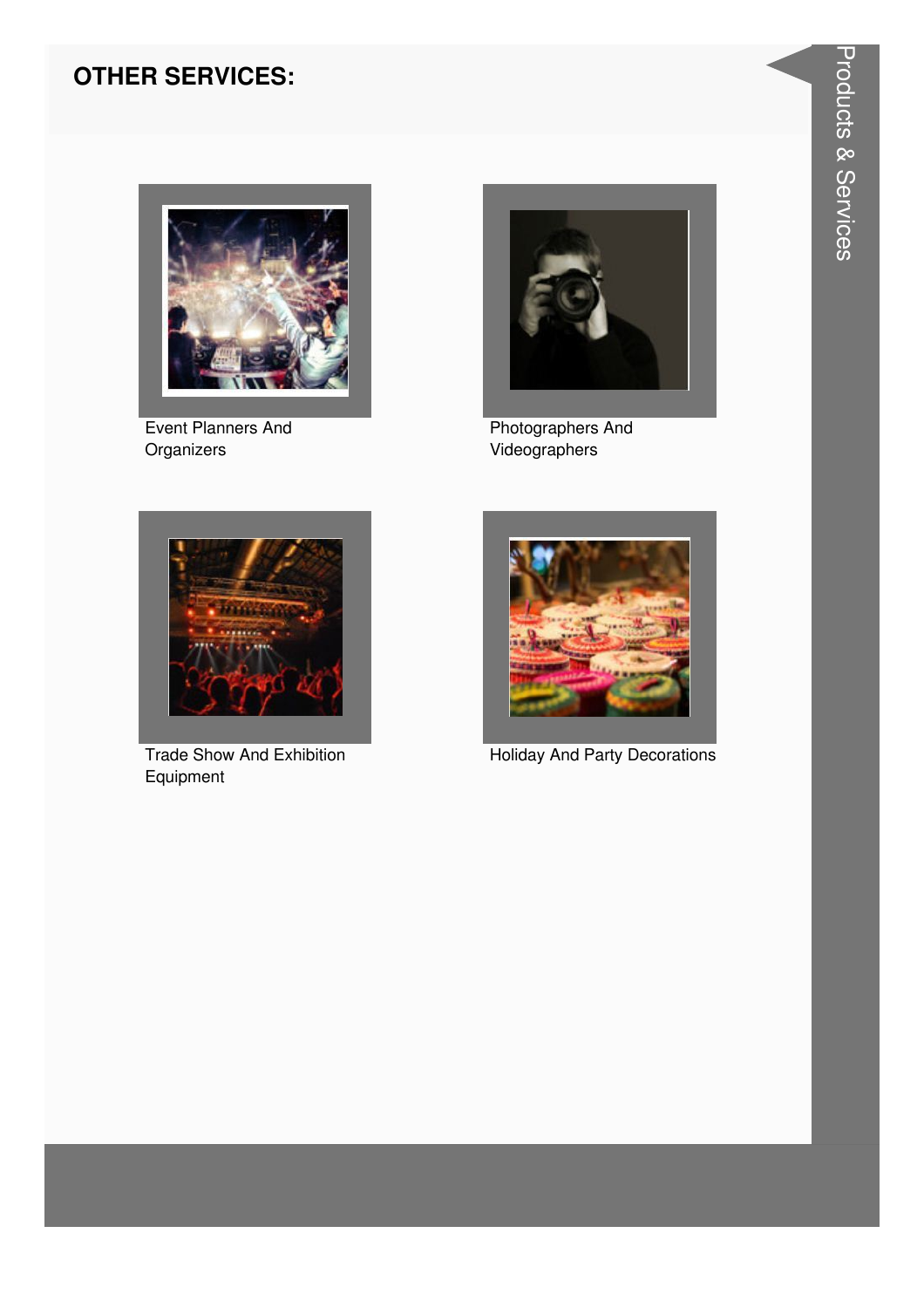#### **OTHER SERVICES:**



**Photography Services** 



**Videography Services** 



Fashion Photography



Musical Equipment And Accessories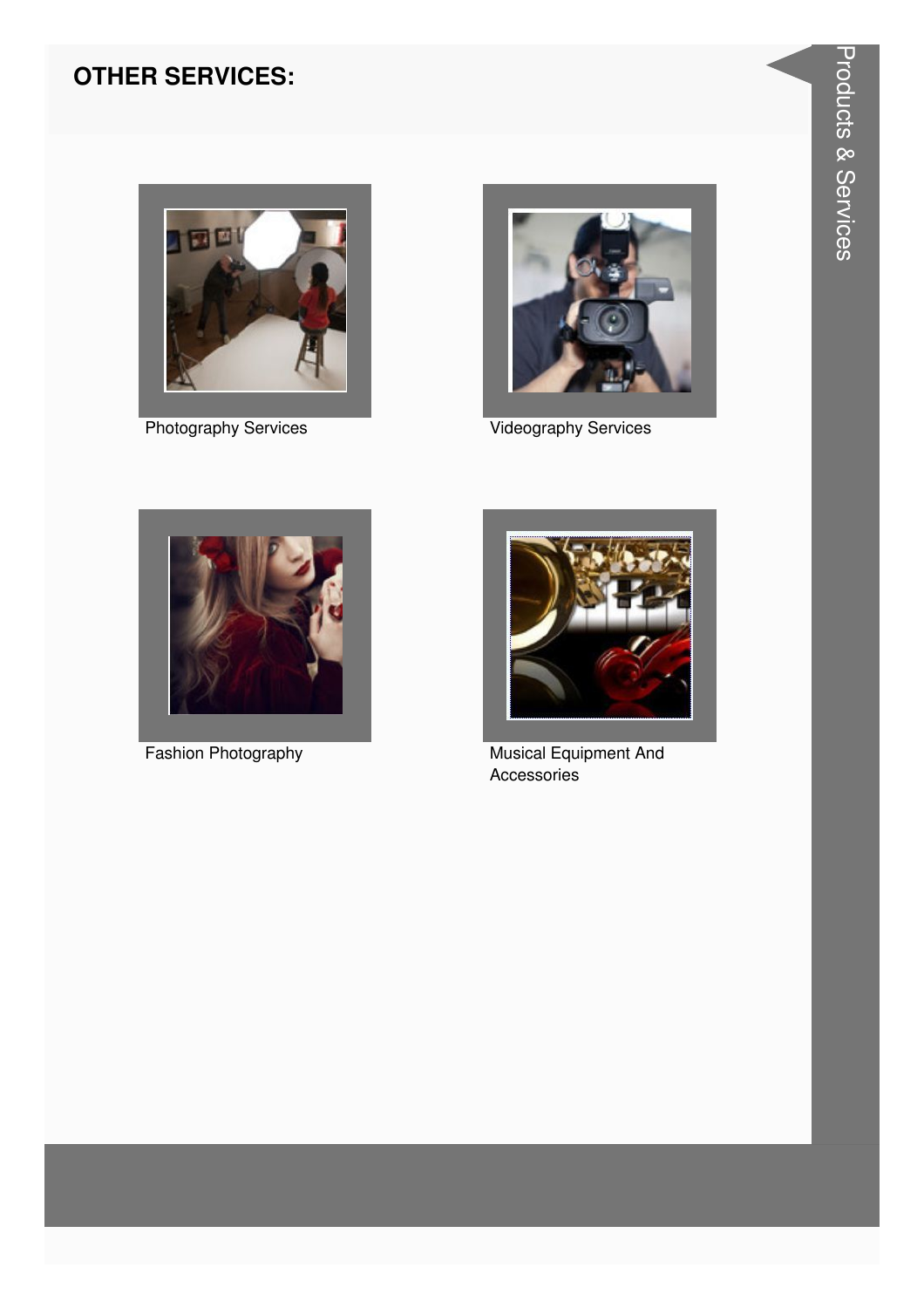## Factsheet

| Year of Establishment            | : 2001                      |
|----------------------------------|-----------------------------|
| <b>Nature of Business</b>        | : Service Provider          |
| <b>Total Number of Employees</b> | $\therefore$ Upto 10 People |